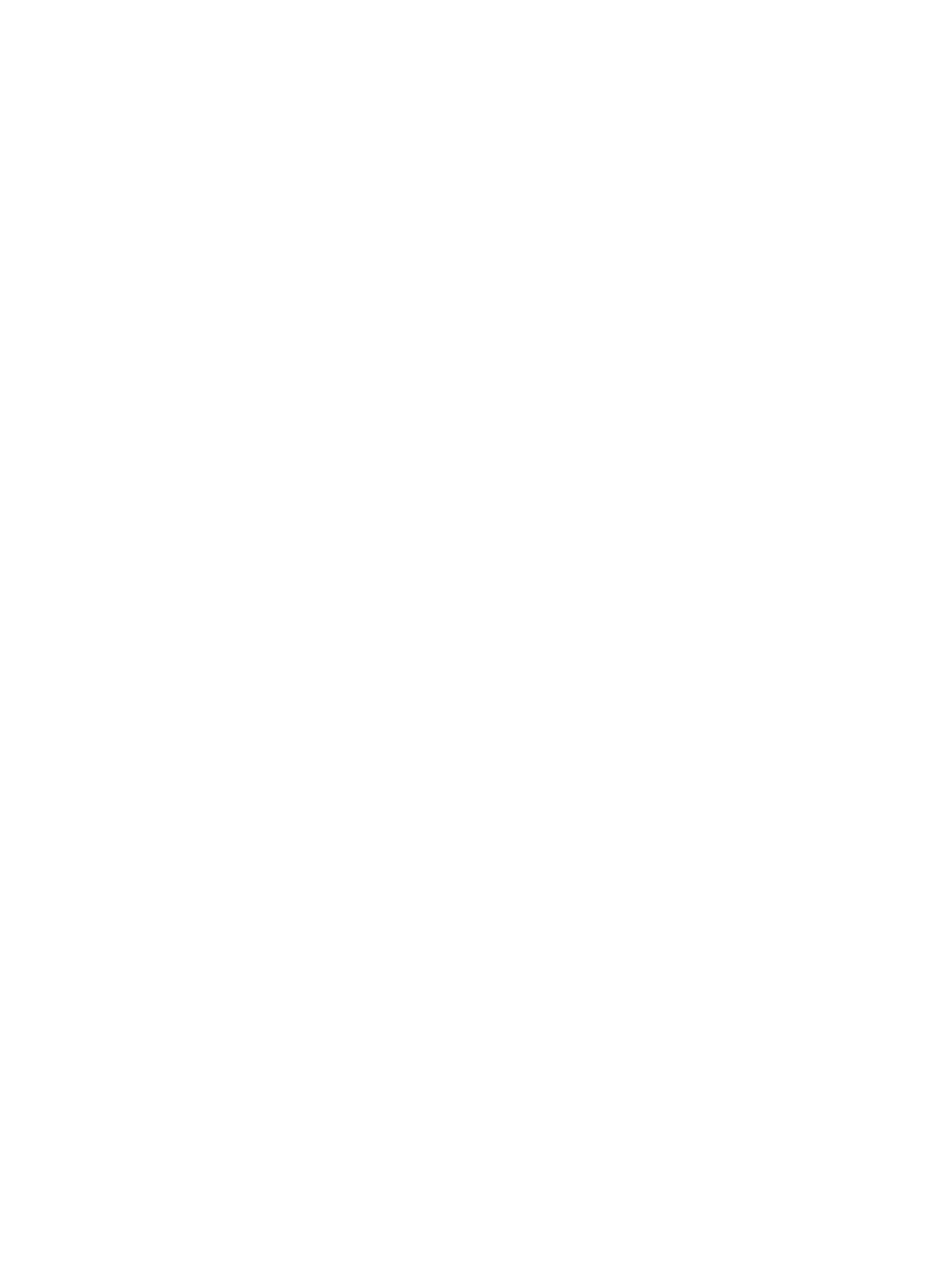# SCOPE AND REPORTING PERIOD

This is the sixth Environmental, Social and Governance ("ESG") report by the Group, highlighting its ESG performance, with disclosure reference made to the ESG Reporting Guide as described in Appendix 20 to the GEM Listing Rules and Guidance set out by The Stock Exchange of Hong Kong Limited.

The Group is principally engaged in (i) sales and distribution of publications, and the sales of print and online advertising spaces and provision of advertising design and related production services, (ii) sales of billboard advertising spaces and provision of advertisement sourcing agency services, and (iii) promotion of products and services by organizing exhibitions and shows. This ESG report covers the Group's overall performance in two subject areas, namely, Environmental and Social of the abovementioned business operations, from 1 January 2021 to 31 December 2021, unless otherwise stated.

# APPROACH

This report is prepared based on the principles of "materiality", "quantitative", "balance" and "consistency". The board (the "Board") of directors (the "Director(s)") has identified the material ESG issues from the annual materiality assessment exercise that involved the ESG working group. The ESG key performance indicator ("KPI") data are presented in specific and measurable numbers.

# **範圍及報告期間**

此乃本集團第六份環境、社會及管治(「環境社 會管治」)報告,説明其環境社會管治表現,並 參照香港聯合交易所有限公司所頒佈的GEM上 市規則附錄二十及指引所述的環境社會管治報 告指引作出披露。

本集團的主要業務為(i)銷售及發行刊物,銷售 印刷及線上廣告位置以及提供廣告設計及相關 製作服務,(ii)銷售廣告的廣告位以及提供廣告 採購代理服務;及(iii)組織展覽及表演以推銷產 品及服務。除另有指明外,本環境社會管治報 **告涵蓋2021年1月1日至2021年12月31日,本** 集團上述業務營運中兩個主要範疇(即環境及 社會)的整體表現。

# **方針**

本報告乃根據「重要性」、「量化」、「平衡」及「一 致性」原則編製。董事(「董事」)會(「董事會」) 已透過年度重要性評估活動(當中環境社會管 治工作小組參與)識別重要的環境社會管治議 題。環境社會管治關鍵績效指標(「關鍵績效指 標」)數據乃以特定及可計量數字呈報。

| <b>Reporting principle</b><br>匯報原則 | The Group's response<br>本集團的回應                                                                                                                                                                                                                                                                    |
|------------------------------------|---------------------------------------------------------------------------------------------------------------------------------------------------------------------------------------------------------------------------------------------------------------------------------------------------|
| Materiality                        | The Group reports on issues that are considered as posing significant impacts<br>on environment and society and are important to stakeholders. The issues are                                                                                                                                     |
| 重要性                                | presented together with the Group's management measures in the report.<br>本集團對該等視作會對環境及社會造成重大影響以及對權益人而言屬重要的的<br>議題進行匯報。此等議題與本集團管理措施一併在報告中呈列。                                                                                                                                                      |
| Quantitative                       | The Group ensures the KPIs are measurable and accompanied by a narrative<br>explaining its purpose, impacts and calculation methodology. The Group has also<br>commissioned an independent consultant in assessing the carbon emissions in<br>accordance with local and international guidelines. |
| 量化                                 | 本集團確保關鍵績效指標可予計量,並附有説明以解釋其目的、影響及計算方<br>法。本集團亦委託獨立顧問遵照當地及國際指引評估碳排放。                                                                                                                                                                                                                                 |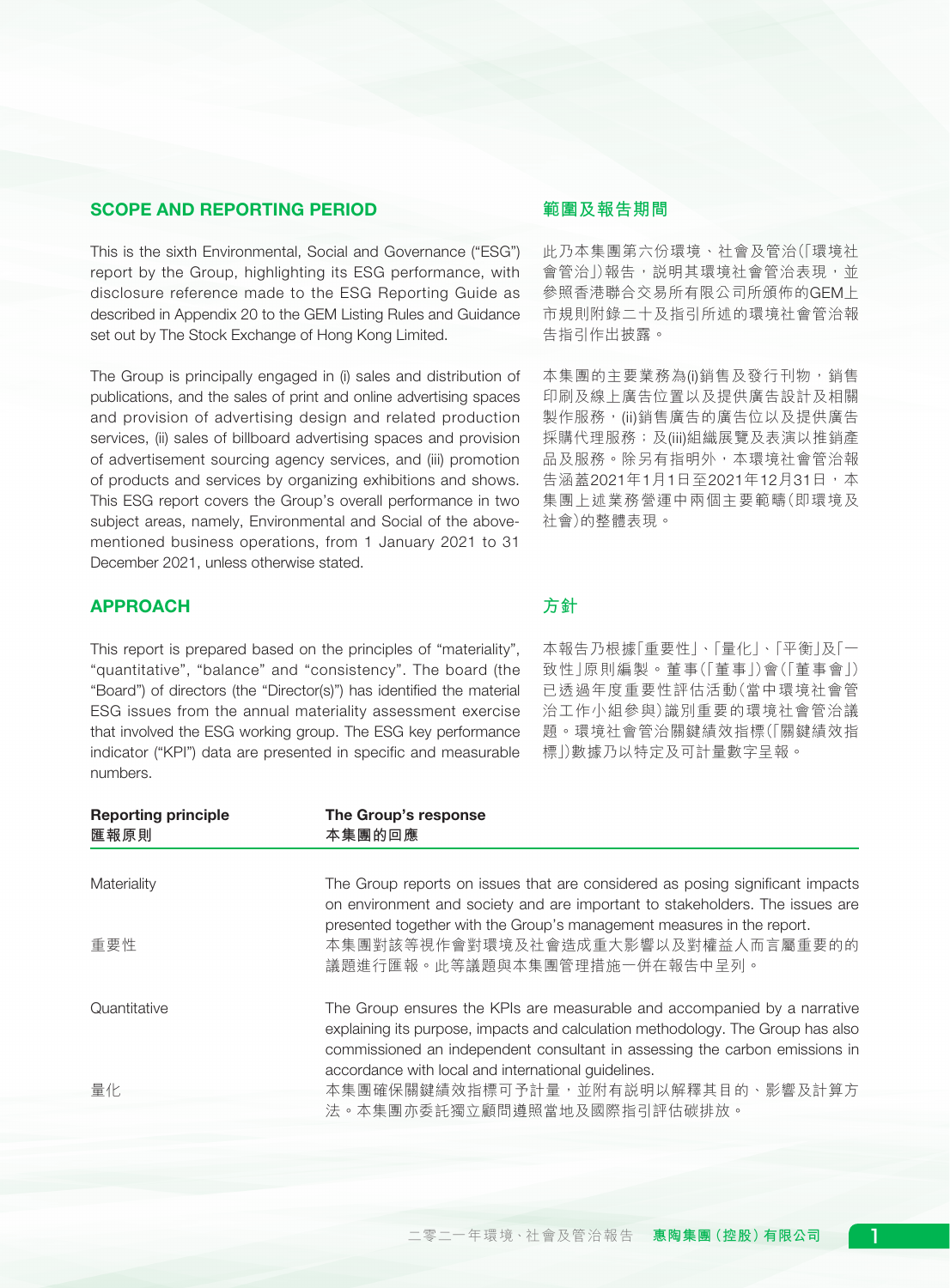|                      | <b>Reporting principle</b><br>匯報原則         | The Group's response<br>本集團的回應                                                                                                                                                                                        |    |                                         |  |
|----------------------|--------------------------------------------|-----------------------------------------------------------------------------------------------------------------------------------------------------------------------------------------------------------------------|----|-----------------------------------------|--|
| <b>Balance</b><br>平衡 |                                            | The Group is committed to preparing the report on an unbiased basis. The Group<br>ensures achievements the Group has made and the challenges it has faced are<br>both reported.<br>本集團致力於編製報告時堅持不偏不倚原則。本集團確保本集團所取得的成就 |    |                                         |  |
|                      |                                            | 及其所面臨的挑戰均得以匯報。                                                                                                                                                                                                        |    |                                         |  |
| 一致性                  | Consistency                                | The Group is committed that consistent methodologies will be adopted in the<br>future reports for meaningful comparison on the Group's ESG performance.<br>本集團承諾日後報告採納一致性方法,便於對本集團的環境社會管治表現進行<br>有意義的比較。              |    |                                         |  |
|                      | the Group:                                 | The Group has adopted the top-down approach with regard to<br>the following sustainability strategies which apply to all levels of                                                                                    |    | 本集團在以下適用於本集團各範疇的可持續發<br>展戰略方面採取自上而下的方法: |  |
| 1.                   | To achieve environmental sustainability    |                                                                                                                                                                                                                       | 1. | 實現環境可持續性                                |  |
| 2.                   | To respect human rights and social culture |                                                                                                                                                                                                                       | 2. | 尊重人權及社會文化                               |  |
| 3.                   | To engage with stakeholders                |                                                                                                                                                                                                                       | 3. | 與權益人接觸                                  |  |
| 4.                   | To support our employees                   |                                                                                                                                                                                                                       | 4. | 支持員工                                    |  |
| 5.                   | To sustain local communities               |                                                                                                                                                                                                                       | 5. | 維持本地社區                                  |  |

#### **權益人參與及重要性** STAKEHOLDER ENGAGEMENT AND MATERIALITY

In order to identify the most significant ESG aspects for the Group to focus on, key stakeholders including shareholders, investors and employees have been involved in regular engagement meetings to discuss and to review areas of attention which will help the business meet its potential growth and be prepared for future challenges.

In the reporting period, the Group particularly engaged the board of directors, the management and frontline employees to identify material ESG aspects. The top five ESG material aspects identified were (i) employee health and safety, (ii) labour standards, (iii) intellectual property ("IP") rights, (iv) customer data protection and (v) anti-corruption.

為識別本集團應專注的環境社會管治的最重大 層面,關鍵權益人(包括股東、投資者及僱員) 已參與定期交流會議,討論及檢討需要注意的 地方,以助業務實現潛在增長及為未來挑戰作 好準備。

於報告期間,本集團特別請董事會、管理層及 前線員工參與識別環境社會管治的主要層面。 已識別的環境社會管治中最重要的五個層面 乃(i)僱員健康與安全;(ii)勞工準則;(iii)知識產 權(「知識產權」);(iv)保障客戶資料以及(v)反貪 污。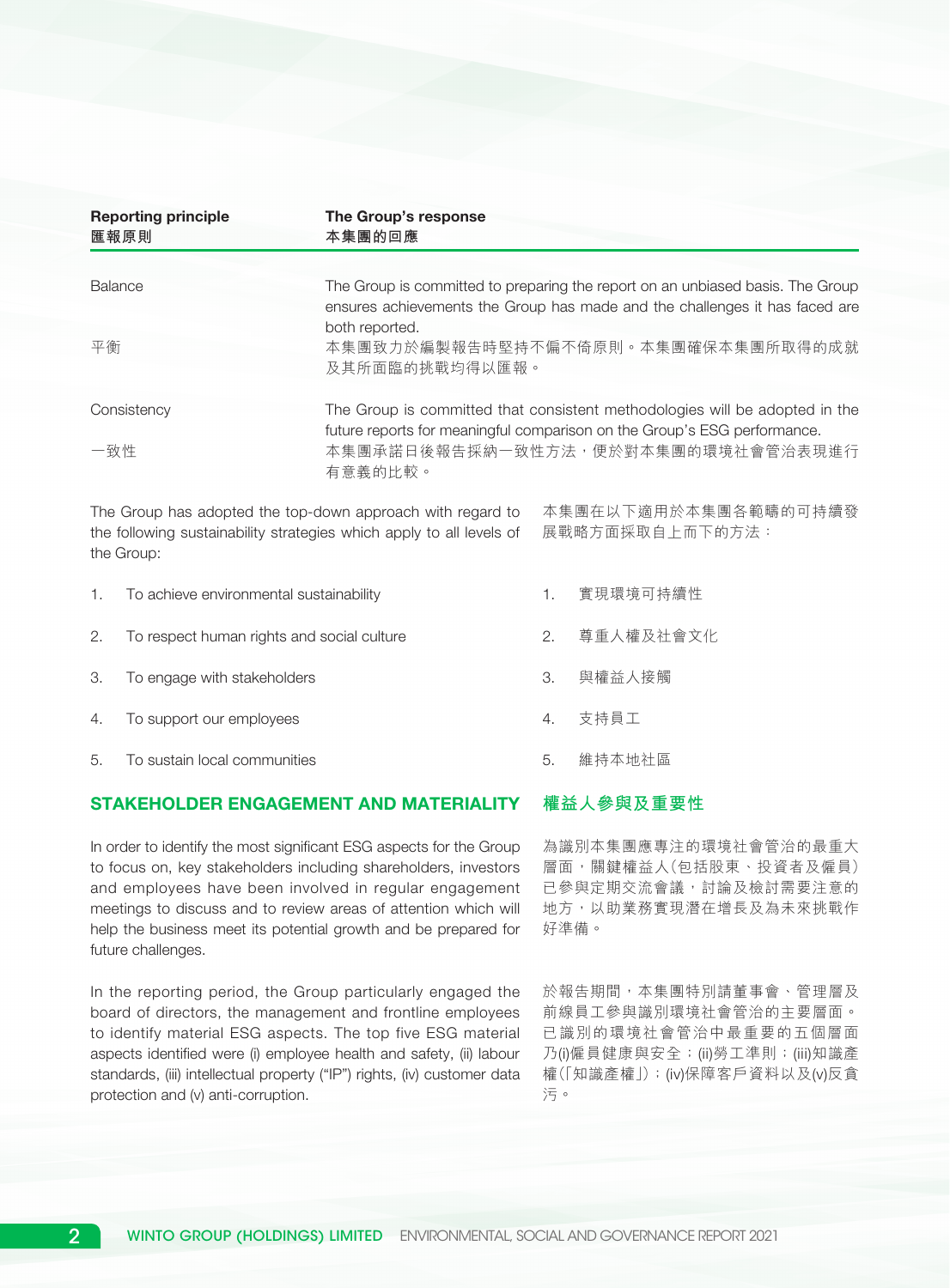Management of the above aspects will be discussed in separate sections below. The Group will continue to manage its environmental and social performances with focus placed on the material aspects identified by its stakeholders and aspects that will pose significant impact on the Group.

管理上述層面將於下文另立章節討論。本集團 將繼續審慎管理其環境及社會表現,針對其權 益人識別的主要層面及將對本集團產生重大影 響的層面。

# Materiality Matrix **重要性矩陣**



| <b>Environmental:</b> | 環境       | Social:                               | 社會              |                               |           |
|-----------------------|----------|---------------------------------------|-----------------|-------------------------------|-----------|
| E1: Emission          | $E1:$ 排放 | S1: Equal<br>Opportunity              | S1: 平等機會        | S6: Product<br>Responsibility | S6: 產品責任  |
| E2: Water             | E2 : X   | S2: Occupational<br>Health and Safety | S2: 職業健康<br>及安全 | S7: Intellectual<br>Property  | S7:知識產權   |
| E3: Energy            | $E3:$ 能源 | S3: Development<br>and Training       |                 | S3: 發展及培訓 S8: Data Protection | S8: 數據保護  |
| E4: Waste             | E4:廢棄物   | S4: Labour Standard                   | S4:勞工準則         | S9: Anti-corruption           | S9:反貪污    |
|                       |          | S5: Supply Chain<br>Management        | S5:供應鏈管理        | S10: Community<br>Investment  | S10: 社區投資 |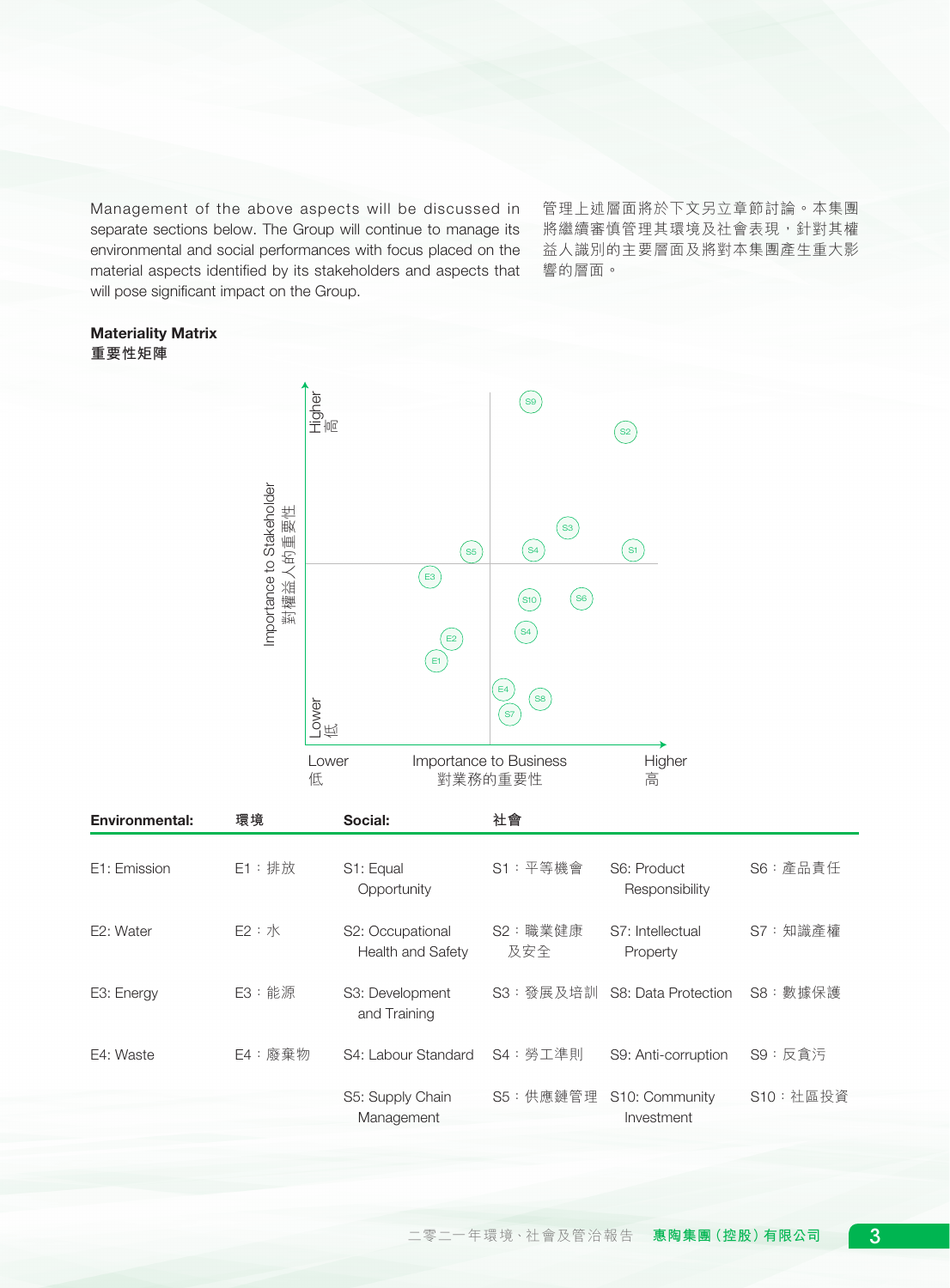# STAKEHOLDERS' FEEDBACK

Effective feedback from stakeholders contributes to the impartial and sustainable evaluation of the ESG performances. Therefore, the Group welcomes stakeholders' feedback on our ESG approach and performance. Please give your suggestions or share your views to the Group via email at info@wintogroup.com.

# THE GROUP'S SUSTAINABILITY VISION

The environment and natural resources are highly related to our daily lives. Sustainable development has become a popular trend around the globe. Nurturing the green industry and eliminating damage to the environment and the society have become a future direction of the Group's development.

### ESG Management

Our ESG strategies are based on the compliance with relevant legal and regulatory requirements, the principle of our sustainability and opinions from our key stakeholders. We have been developing and refining the KPIs and the information processes required to monitor and accurately report them.

The Group has identified the below aspects and adopted relevant KPIs and has monitored and managed them strictly in accordance with the relevant legal and regulatory standards including but not limited to the followings:

- Environmental pollution and climate change;
- High ethical standards and compliance with all legal and regulatory requirements;
- Privacy information protections; and
- Anti-corruption.

# **權益人的意見**

權益人提出的有效意見有助於對環境社會管治 表現作出公正及可持續性評估。因此,本集團 歡迎權益人對環境社會管治方針和表現提出意 見。請透過電郵(info@wintogroup.com)向本集 團提供建議或分享意見。

# **本集團的可持續願景**

環境及天然資源與我們的日常生活息息相關。 可持續發展已成為全球大勢所趨。培植綠色產 業以及消除對環境及社會的損害已成為本集團 發展的未來方向。

### **環境社會管治管理**

我們的環境社會管治策略基於遵守相關法律及 監管要求、可持續性原則及我們主要權益人的 意見。我們一直持續發展及優化監察及準確報 告所需之關鍵績效指標及資訊流程。

本集團已識別以下範疇及採納相關關鍵績效指 標,嚴格依據相關法律及監管標準對其進行監 察及管理,包括但不限於下列各項:

- 環境污染及氣候變化;
- 高道德標準並遵守所有法律及監管要求;
- 私隱資料保護;及
- 反貪污。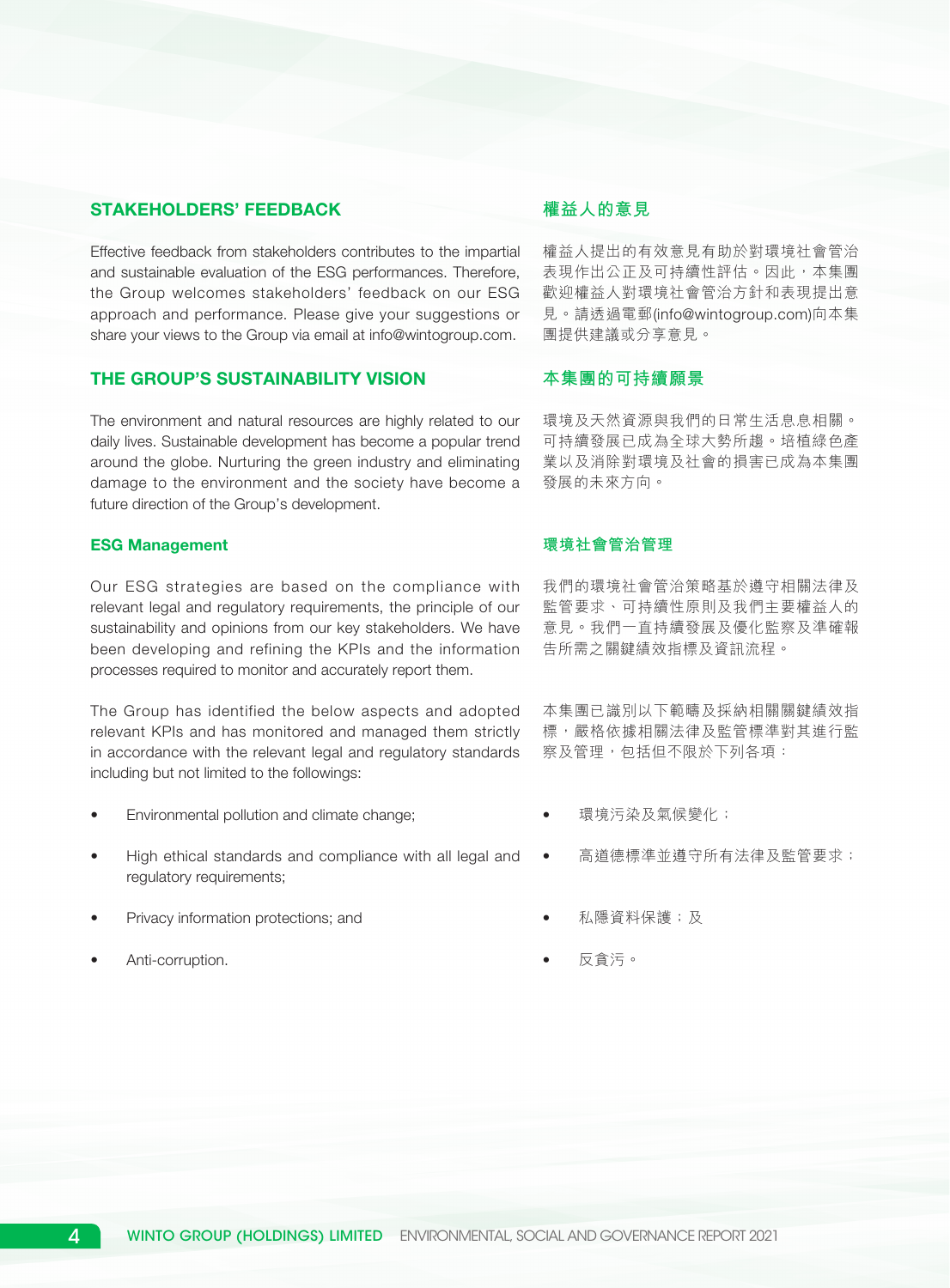# A. Environmental pollution and climate change

Given the Group's business, there is minimal direct hazardous air emissions such as nitrogen oxides (NOx), sulfur oxides (SOx) and particulate matter (PM) or toxic gases, and the only non-hazardous emissions being primarily greenhouse gas including carbon dioxide (CO<sub>2</sub>) generated indirectly from the use of electricity and paper from advertising waste, routine office work and magazine paper.

The Group is committed to mitigating the impact on the environment and climate change. The Group has implemented policies and taken measures to minimize the emissions and waste generation and the adverse impacts on the environment and climate – related issues and to have efficient use of the resources, including energy, water and other materials. Records of the relevant KPIs, including greenhouse gas emissions, electricity usage and paper consumption, have been established.

### A. **環境污染及氣候變化**

鑒於本集團的業務,產生微量氮氧化物 (NOx)、硫氧化物(SOx)及顆粒物(PM)或有 毒氣體等直接有害空氣排放,並僅產生無 害排放,主要為溫室氣體,包括用電及來 自廣告廢物、日常辦公的紙張以及雜誌用 紙所間接產生的二氧化碳(CO<sub>2</sub>)。

本集團致力減低對環境及氣候變化的影 響。本集團已實施政策及採取措施以減少 排放及廢棄物產生,以及對環境及氣候相 關議題的不利影響,並高效利用能源、水 及其他材料等資源。本集團設有相關關鍵 績效指標(包括溫室氣體排放、用電及紙 張消耗)的記錄。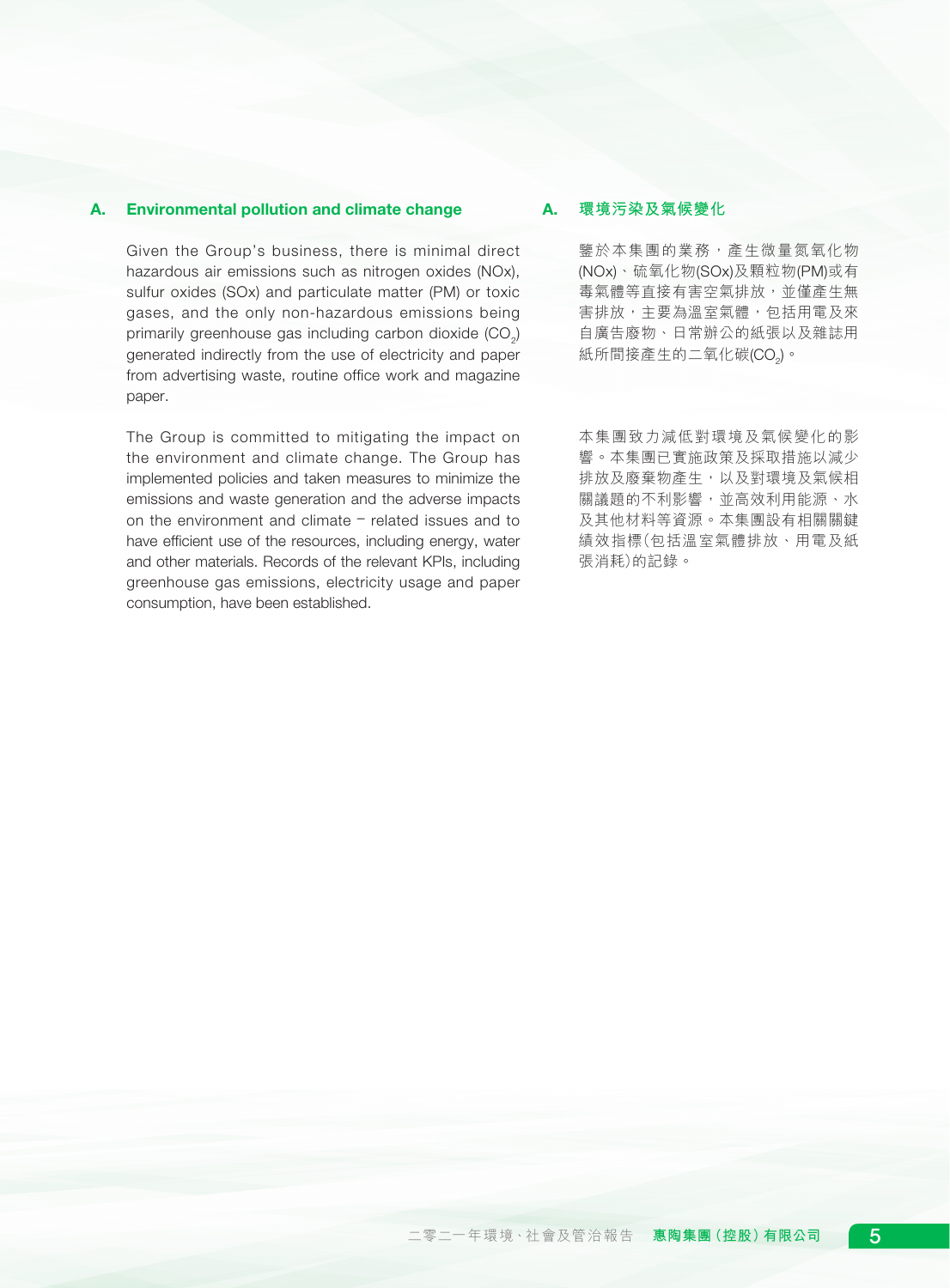### 1. Greenhouse Gas Emission

#### 1. **溫室氣體排放**

| <b>Scope of Greenhouse</b><br><b>Gas Emissions</b>                                                                    | <b>Emission Sources</b>                                         | <b>Emission</b><br>in 2021<br>(tCO,e)<br>2021年度<br>排放量<br>(以噸二氧化碳 | Emission<br>in 2020<br>(tCO <sub>2</sub> e)<br>2020年度<br>排放量<br>(以噸二氧化碳 |
|-----------------------------------------------------------------------------------------------------------------------|-----------------------------------------------------------------|-------------------------------------------------------------------|-------------------------------------------------------------------------|
| 溫室氣體排放範圍                                                                                                              | 排放來源                                                            | 當量表示)                                                             | 當量表示)                                                                   |
| Scope 1<br>範圍1                                                                                                        |                                                                 |                                                                   |                                                                         |
| <b>Direct Emission</b>                                                                                                | Petrol Consumption by Group-owned<br>vehicles                   |                                                                   |                                                                         |
| 直接排放                                                                                                                  | 本集團擁有的汽車消耗的汽油                                                   |                                                                   |                                                                         |
| Scope 2<br>範圍2                                                                                                        |                                                                 |                                                                   |                                                                         |
| <b>Indirect Emission</b>                                                                                              | Purchased Electricity (for offices and<br>advertising services) | 18                                                                | 30                                                                      |
| 間接排放                                                                                                                  | 購買電力(供辦公室及廣告服務使用)                                               |                                                                   |                                                                         |
| Scope 3<br>範圍3                                                                                                        |                                                                 |                                                                   |                                                                         |
| <b>Other Indirect Emission</b><br>其他間接排放                                                                              | Paper Consumption<br>紙張消耗                                       | 5                                                                 | $\overline{4}$                                                          |
|                                                                                                                       | <b>Business Air Travel</b><br>航空差旅                              |                                                                   |                                                                         |
| <b>Total</b><br>總計                                                                                                    |                                                                 | 23                                                                | 34                                                                      |
| Note: Combined margin emission factor (average) of 0.63<br>tCO <sub>2</sub> e/MWh was used for purchased electricity. |                                                                 | 附註:<br>(平均)計算。                                                    | 購買的電力使用每兆瓦時0.63噸<br>二氧化碳當量合併邊際排放系數                                      |
| There were 23 tonnes (2020: 34 tonnes) of carbon                                                                      |                                                                 | 本集團的營運於報告期間排放了23                                                  |                                                                         |

dioxide equivalent greenhouse gases (mainly carbon dioxide, methane and nitrous oxide) emitted from the Group's operation in the reporting period.

噸(2020年:34噸)二氧化碳當量溫 室氣體(主要為二氧化碳、甲烷及氧 化亞氮)。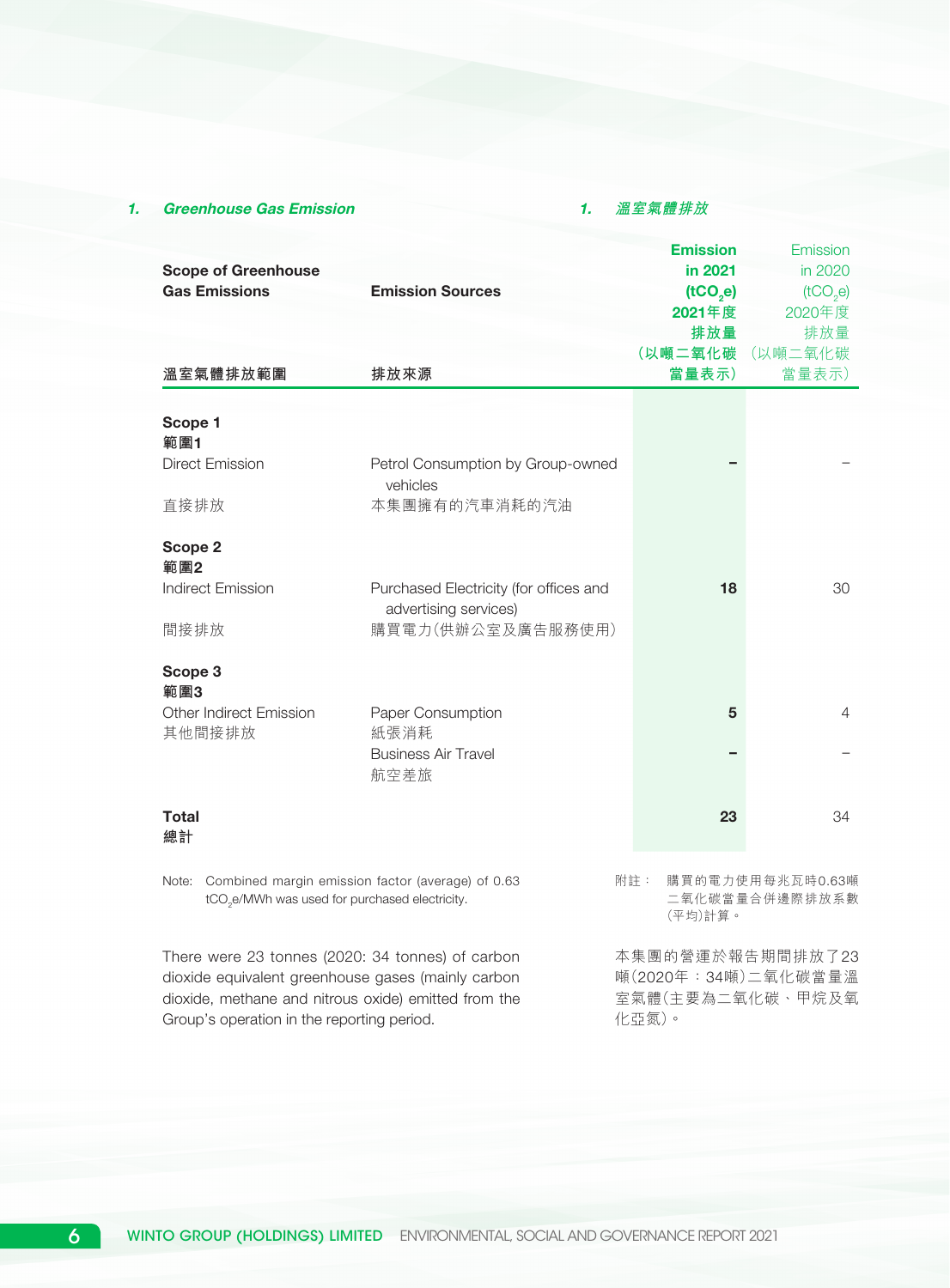### 2. Emissions from Vehicles

The Group has one petrol engine vehicle which contributed to greenhouse gas emissions and emitted nitrogen oxides, sulphur oxides and particulate matter.

# 3. Electricity

The electricity consumption of the Group was 27,000 kWh (2020: 46,000 kWh). The Group encourages and constantly reminds employees to adopt energy-saving practices including switching off idling lighting devices and electrical appliances.

### 4. Water

The Group involved only small amount of water consumption in offices. Water consumption of the offices was managed by the building management office, consumption data was therefore not available.

### 5. Non-hazardous Wastes

The Group generates no hazardous waste in its operation. Non-hazardous wastes from the Group's operation are mainly advertising and paper wastes. To reduce waste generation at office, employees are encouraged to bring their own tableware for lunch rather than using disposable tableware.

### (i) Advertising Waste

A total of 7 tonnes of waste outdoor advertisement canvases (2020: 6 tonnes) were generated in the reporting period. Advertising wastes were collected by respective subcontractors.

# 2. **汽車排放**

本集團的一部汽油引擎汽車排放溫 室氣體及排放氧氮化物、硫氧化物 及懸浮粒子。

# 3. **電力**

本集團的電力消耗量為27,000千瓦 時(2020年:46,000千瓦時)。本集 團鼓勵並持續提醒僱員採取節能措 施,包括關掉無人使用的照明裝置 及電器。

4. **水**

本集團辦公室涉及少量水消耗。辦 公室的水消耗由大廈管理辦公室管 理,故並無消耗數據提供。

# 5. **無害廢棄物**

本集團的營運並無產生有害廢棄 物。來自本集團營運的無害廢棄物 主要為廣告及紙張廢物。為減少辦 公室產生廢棄物,本集團鼓勵僱員 自行攜帶午膳餐具,代替使用即棄 餐具。

(i) 廣告廢物

於報告期間,合共產生 7 噸 廢棄戶外廣告板(2020年:6 噸)。廣告廢物由有關承包商 收集。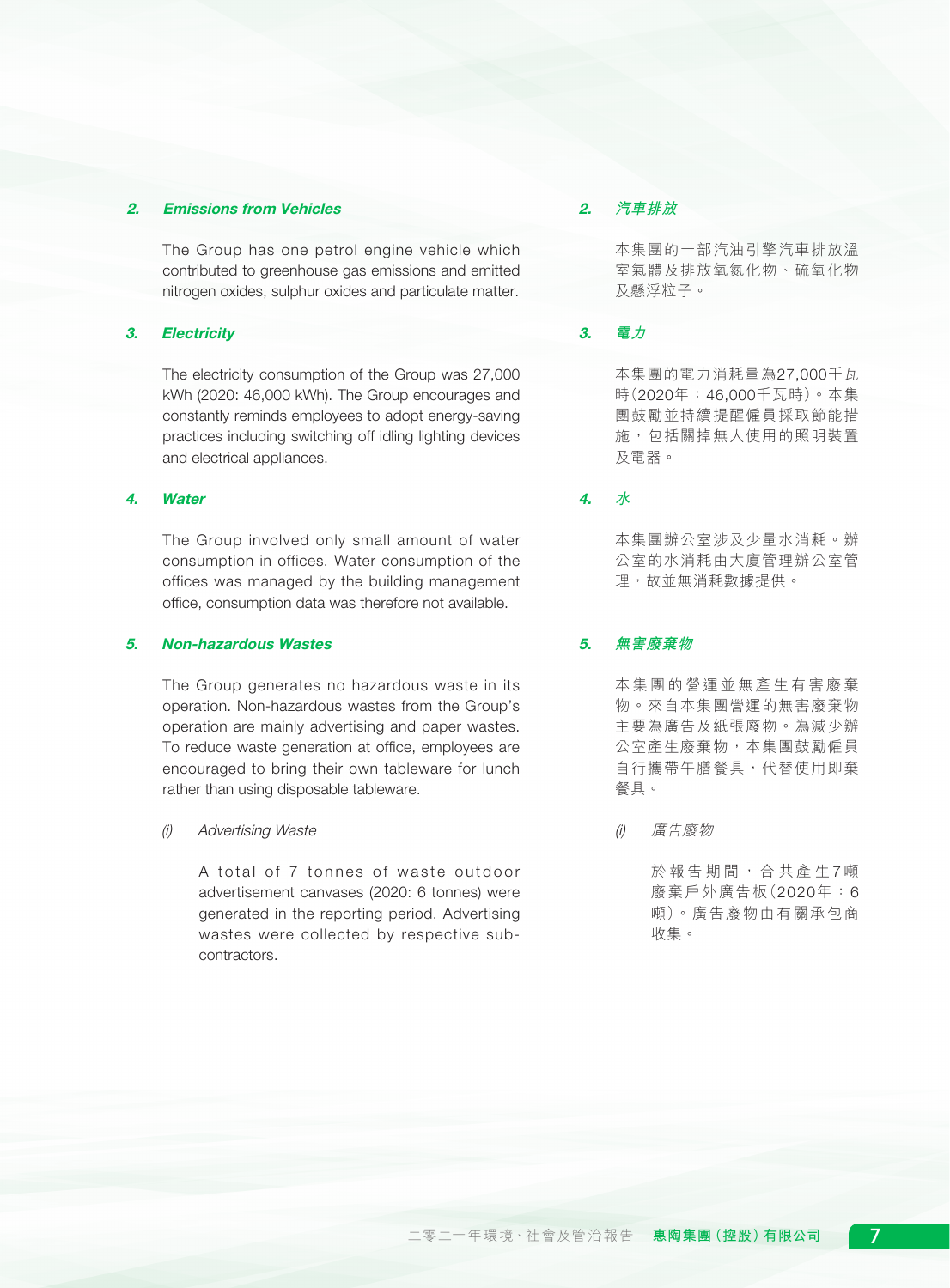#### (ii) Office Paper

The Group practises paper saving initiatives, such as encouraging employees to:

- Adopt environmentally-friendly photocopy habits (e.g. use duplex printing)
- Use recycling paper for drafting and internal use
- Use electronic device instead of printed hard copies during presentations

Recycling bins were provided in offices' common area to separately collect waste paper for recycling, which was then collected by building management. A total of 1,000 kg of paper (2020: 800 kg) has been used for daily office operations such as document printing and deliverables, contributing to 5 tonnes of carbon dioxide equivalent emission (2020: 4 tonnes).

#### (iii) Magazine Paper

Although the Group does not involve in printing of its publications, the Group practises a recycling scheme in which readers are encouraged to return read magazines for recycling. To reduce paper disposal to the landfill, the Group also engaged its distributor to recycle waste magazines and other paper. A total of 7 tonnes of paper (2020: 10 tonnes) were recycled during the reporting period, contributing to a reduction of 2 tonnes of carbon dioxide equivalent emission (2020: 2 tonnes).

(ii) 辦公室用紙

本集團實施節約用紙措施,例 如鼓勵僱員:

- 採取環保的影印習慣(例 如雙面列印)
- 利用回收紙作起草及內部 用途
- 做簡報時使用電子儀器代 替列印本

辦公室的公共空間已設置回收 箱以分開收集廢紙循環再造, 之後由大廈管理處收集。日常 辦公室運作共使用1,000公斤 紙張(2020年:800公斤)作文 件列印及交付等用途,排放了 5噸二氧化碳當量(2020年:4 噸)。

(iii) 雜誌用紙

雖然本集團並無參與印刷其刊 物,但本集團推出回收計劃, 鼓勵讀者將讀完的雜誌交回以 循環再造。為減少棄置至堆填 區的用紙,本集團亦推動其分 銷商回收雜誌及其他紙張。於 報告期間,合共回收7噸紙張 (2020年:10噸)獲循環再造, 致減少2噸二氧化碳當量排放 (2020年:2噸)。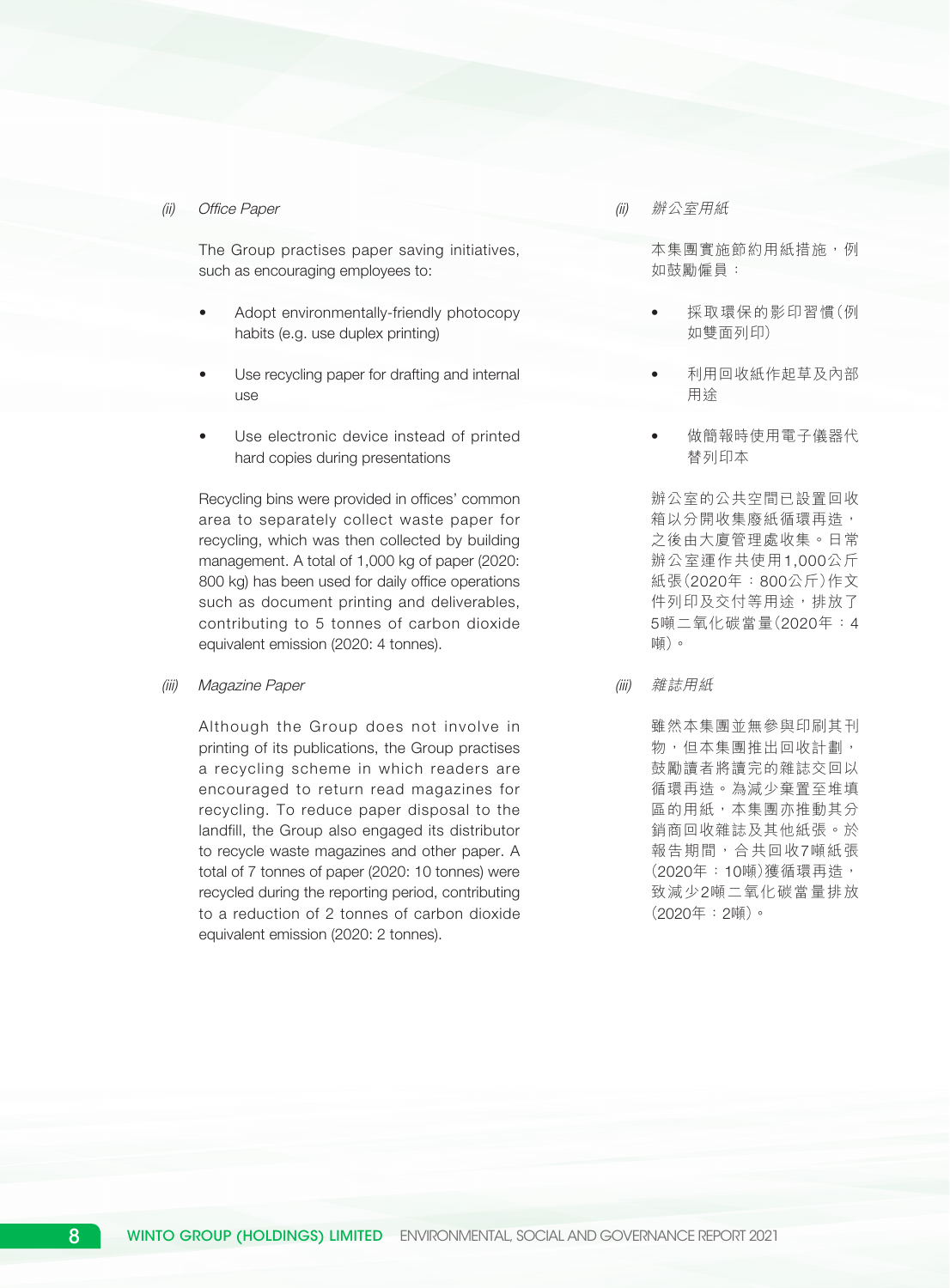### 6. Business Air Travel

During the reporting period, nil employee (2020: nil employee) travelled to the PRC for site visit and investigating new business opportunities, resulting in no carbon dioxide equivalent greenhouse gases (2020: nil tonne).

#### 7. Mitigation Measures

As a responsible corporation, we are conscious of the effects of our operations may have on the environment and value on reducing the environmental impact of our daily operations.

We have taken the following measures to reduce the emission of greenhouse gases as well as to be energy efficient:

- Encourage the practice of recycling used papers and double-sided printing;
- Adjust the temperature of our offices appropriately and use of energy-saving mode of the electronic devices after a period of inactive; and
- Utilize recycled packaging and products whenever possible.

As a result, the generation of greenhouse gas emission and non-hazardous waste during the year 2021 was reduced as compared to last year.

It is the target of Group to further reduce the emissions and non-hazardous wastes by enhancing the efficiency of the use of resources and energy in the coming year.

### 6. **航空差旅**

於報告期間,並無僱員(2020年:0 名)前往中國作實地視察及探索新業 務機遇,並無產生二氧化碳當量的 溫室氣體(2020年:0噸)。

# 7. **緩解措施**

作為負責任的企業,我們一直關注 我們的營運方面可能對環境產生的 影響,並重視減少我們日常營運對 環境的影響。

我們已採取以下措施減少溫室氣體 排放及提高能源效率:

- 鼓勵回收廢舊紙張及使用雙面 印刷;
- 適當調整辦公室溫度,並在電 子設備停用一段時間後使用節 能模式;及
- 盡可能使用循環再造的包裝及 產品。

因此,2021年溫室氣體排放及無害 廢棄物的產生量較上年有所減少。

本集團的目標為於來年透過提升資 源及能源使用的效率,進一步減少 排放及無害廢棄物。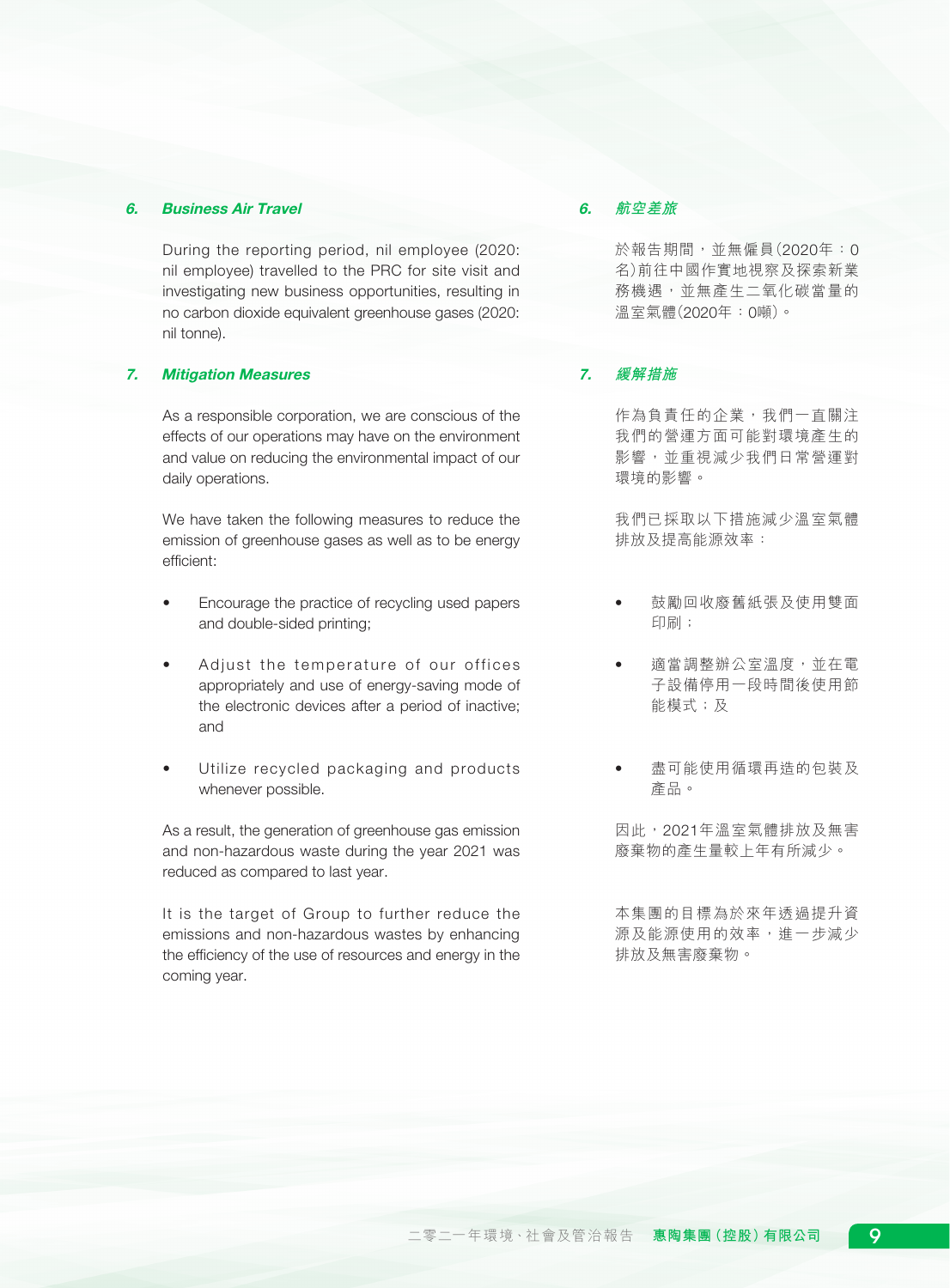# B. Social

The Group strives to build mutually beneficial relationships with our stakeholders, including our employees. The Group is committed to create a diverse and inclusive workplace with barrier-free communication and mutual respect.

#### 1. Employment and Labour Practices

### (i) Employment

The Group offers competitive remuneration, promotion opportunities, compensation and benefit packages to attract and retain talents. The Group had a total number of 31 employees as of 31 December 2021, of which 100% was working as full-time staff in China.

# Distribution of Workforce by Gender **按性別劃分的僱員分佈**



# B. **社會**

本集團致力於與權益人(包括僱員)建立互 惠互利的關係。本集團致力於創造無障礙 溝通及互相尊重的多元化及包容性工作場 所。

### 1. **僱傭及勞工常規**

(i) 僱傭

本集團提供具競爭力的薪酬、 晉升機會、補償及福利待遇以 吸引及挽留人才。截至2021年 12月31日,本集團的僱員總數 為31人,全部均為中國全職員 工。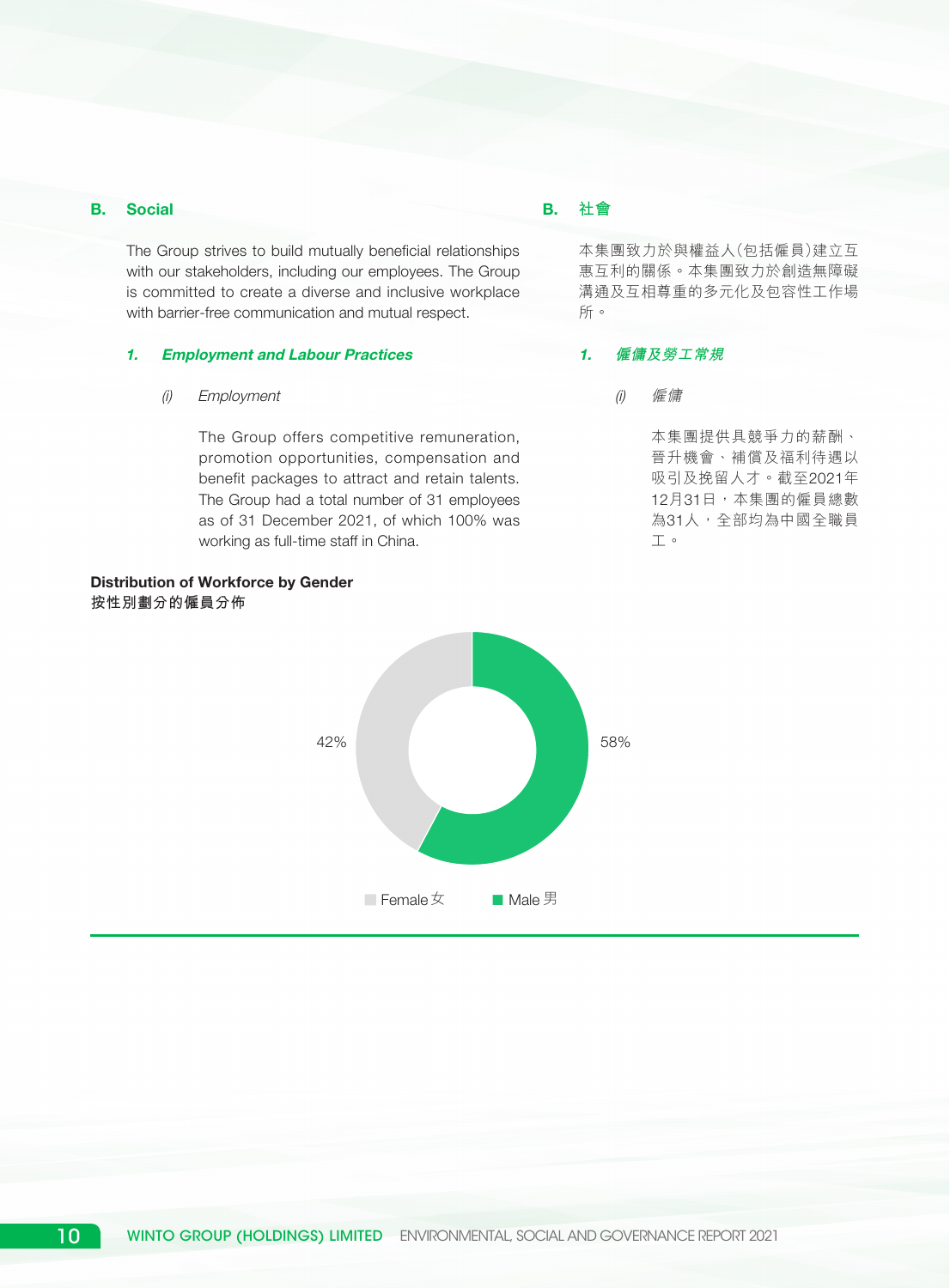

# Distribution of Workforce by geographical region **按地區劃分的僱員分佈**

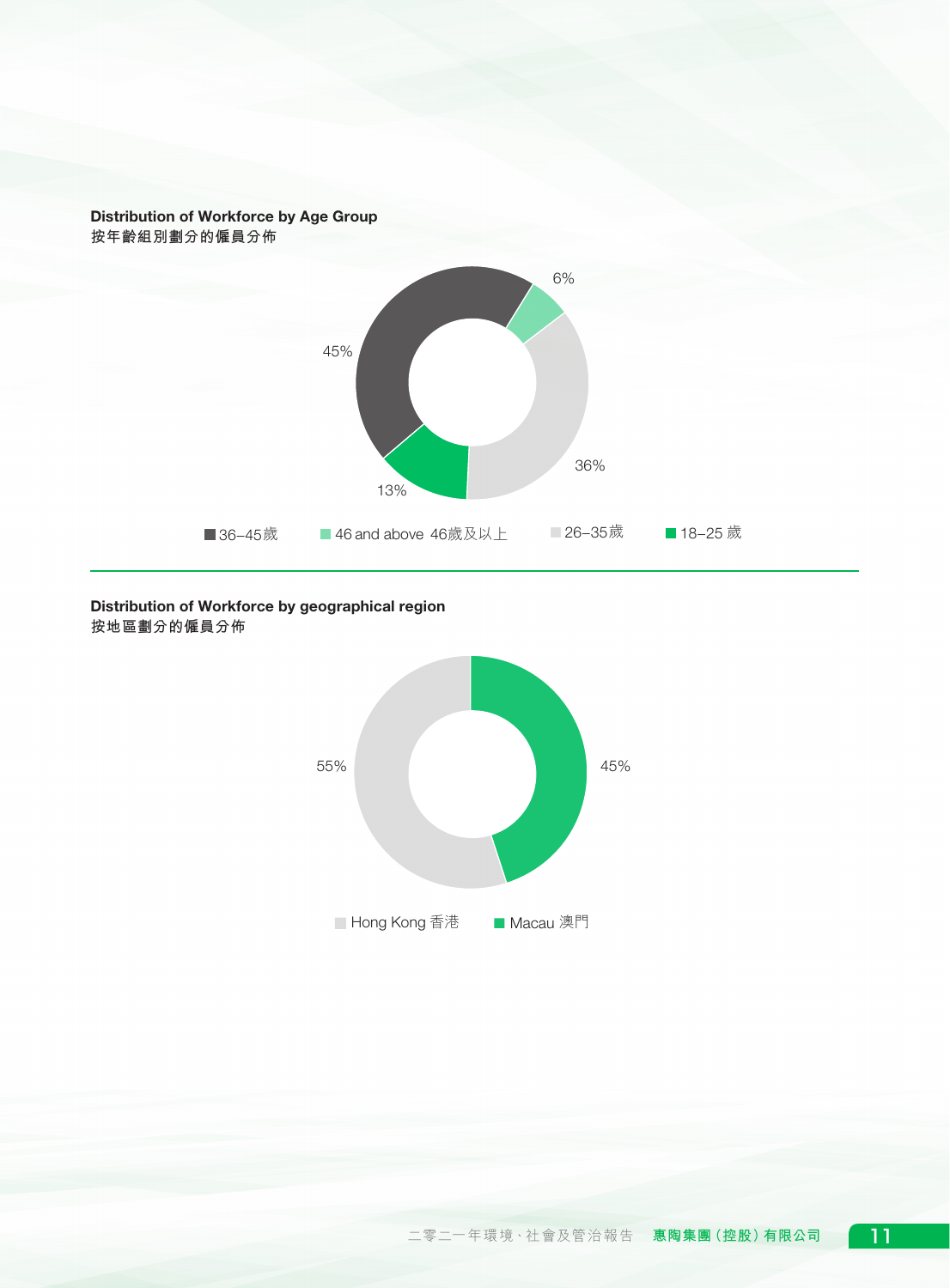Remuneration and performance of employees are reviewed annually. Remuneration is reviewed according to the industry market and inflation rates, while performance of employees is reviewed through appraisals. Employees are entitled to performance bonus, mandatory provident fund, insurance (including medical, pension, injury, unemployment, maternity and business travel) and paid leave (such as annual leave, sick leave, maternity leave and paternity leave). Employees working overtime are entitled to overtime compensation leave. Apart from the attractive package provided, the Group offers protection on personal data, protection on intellectual properties, and procedures for labour disputes. Employees are also well-informed of the Group's code of conduct, their promotion channels and appraisal procedures from the comprehensive guidelines in the employees' handbook. No material non-compliance in relation to employment laws and regulation was recorded during the reporting period.

During 2021, there are two employees left the Group, both of whom are male, aged between 36–45 and each of them worked in Hong Kong office and Macau office respectively.

僱員薪酬及表現會每年檢討。 薪酬是根據行業市場及通脹率 檢討,而僱員表現則參照僱員 考核檢討。僱員可享有表現花 紅、強制性公積金、保險(包 括醫療、養老金、傷病、失 業、生育及差旅)及有薪假期 (如年假、病假、產假及侍產 假)。僱員超時工作可獲超時 工作補假。除提供具吸引力的 待遇外,本集團提供個人資料 保障、知識產權保障及勞工糾 紛排解程序。僱員亦可從僱員 手冊的全面指引中獲悉本集團 的行為守則、晉升渠道及考核 程序。於報告期間,概無錄得 有關僱傭法律及法規的重大違 規情況。

於2021年,本集團有兩名離 職僱員,均為男性,年齡介乎 36-45歲,各人分別任職於香 港辦事處及澳門辦事處。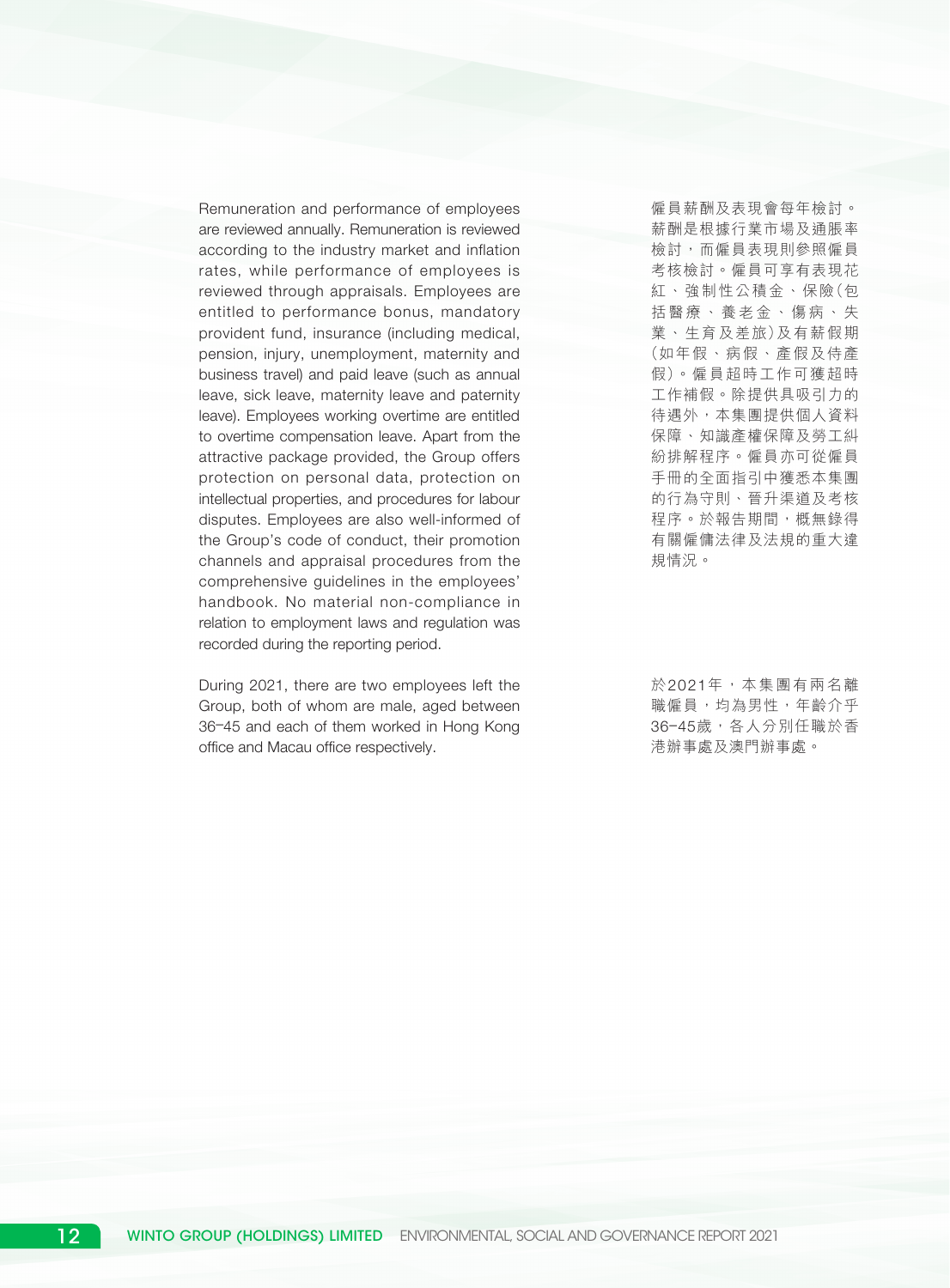#### (ii) Employee Health and Safety

The Group is accountable for providing comprehensive occupational health and safety measures and essential protection equipment to its employees. For example, during outdoor advertisement fixing, the Group assigns supervision staff to ensure outsourced advertisement-fixing workers are working in a safe environment with appropriate personal protective equipment ("PPE"). Assigned supervision staff is also briefed with relevant safety procedures and provided with PPE. No material non-compliance with laws and regulations regarding occupational health and safety was recorded during the reporting period.

#### (ii) 僱員健康與安全

本集團有責任向僱員提供全面 的職業健康與安全措施及必要 的防護裝備。例如,於安裝戶 外廣告時,本集團派遣監督人 員確保外判廣告安裝工人於安 全環境下工作,並佩戴適當 的個人防護裝備(「個人防護裝 備」)。本集團亦會向獲派遣的 監督人員簡介相關安全程序及 提供個人防護裝備。於報告期 間,概無錄得有關職業健康與 安全的法律及法規重大違規情 況。

#### Occupational Health and Safety Data for the past three years (2019–2021)

Work related fatality Work injury cases >3 days Work injury cases ≤3 days Lost days due to work injury

(iii) Development and Training

All employees are required to engage in training provided by the Group. Such training includes induction training, departmental training, specialised training and external training. Induction training helps employees understand the Group's businesses, policies and work procedures. Departmental training strengthens existing employees' work-related knowledge and practical skills. Specialised training focuses on topics such as communication skills or work attitude, enhancing employees' personal development. External training provides employees with the most updated knowledge and technology, ensuring employees keep pace with the Group's development. Training quality is evaluated by participants after completion of the training courses to pursue unceasing improvement.

During 2021, the average training hours completed per employee are 6 hours. The training hours are the same for both male and female employees.

### **過往三年(**2019**年至**2021**年) 職業健康與安全數據**

| 因工作關係而死亡的人數 |     |
|-------------|-----|
| 工傷個案>3日     | ( ) |
| 工傷個案≤3日     | ( ) |
| 因工傷損失工作日數   | ( ) |

(iii) 發展及培訓

所有僱員均須參與本集團所提 供的培訓。有關培訓包括入職 培訓、部門培訓、專門培訓及 外間培訓。入職培訓幫助僱員 了解本集團的業務、政策及工 作程序。部門培訓提升在職僱 員的工作相關知識及實用技 能。專門培訓專注於溝通技巧 或工作態度等主題,促進僱員 的個人發展。外間培訓為僱員 提供最新知識及科技,確保僱 員與本集團的發展步伐一致。 培訓質素由參與者於完成培訓 課程後評估,以求不斷進步。

於2021年,每名僱員完成培訓 的平均時數為6小時。男性與 女性僱員的培訓時數相同。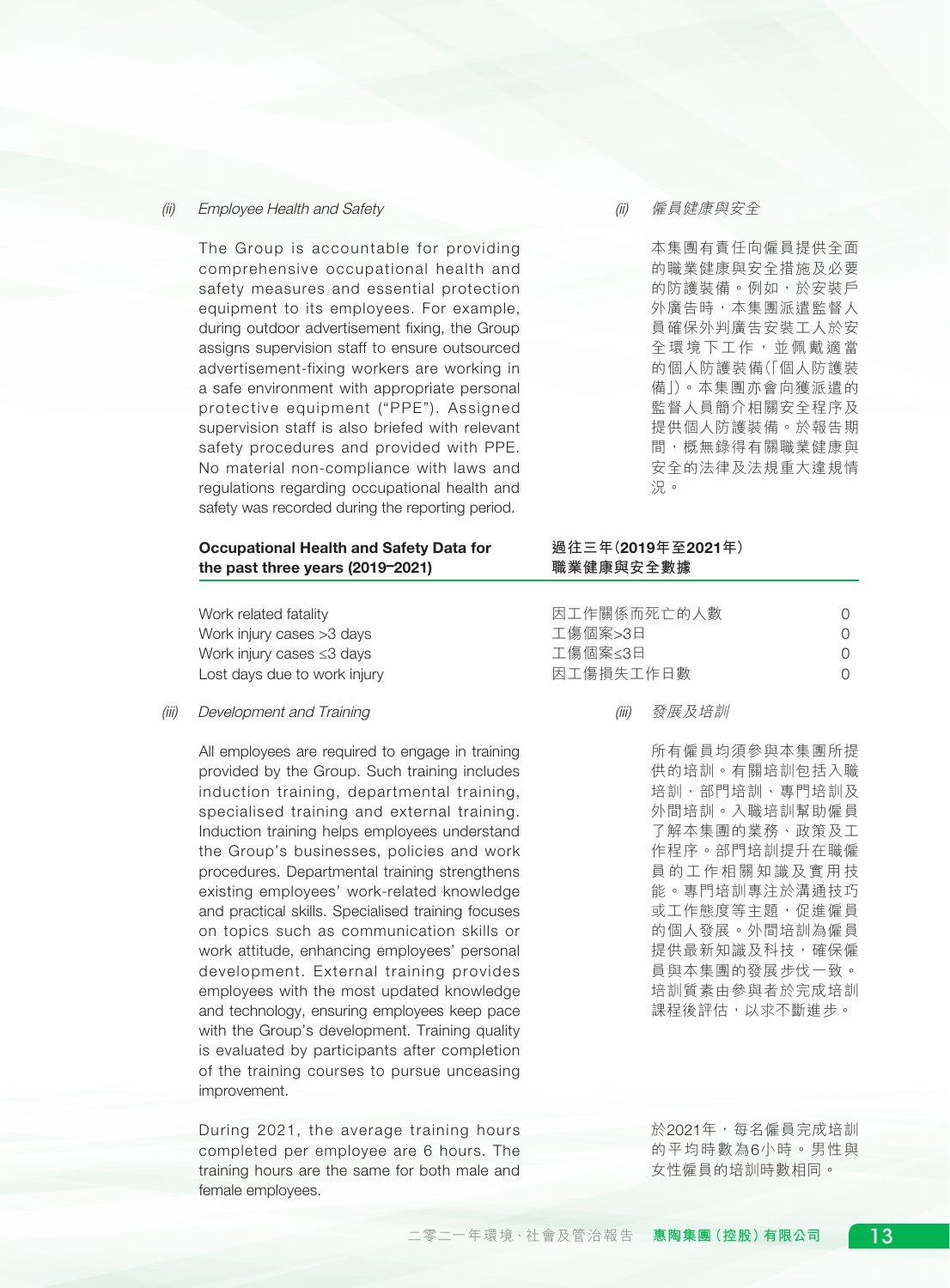#### (iv) Employment Communications

Employees are valuable assets of the Group. The Group acknowledges the importance of interactive communications with employees. Regular staff gatherings are arranged to enhance the communications between senior management and employees, such as lunch gatherings and festive parties.

The Group rewards employees for their credits and take disciplinary actions for their misconduct. This ensures that good behaviours are fostered and maintained in their work environment. For instance, attendance awards are presented monthly to full-attendance employees to appreciate their devotion and encourage positive work attitude.

Another channel of communication is the appraisal system. The system aims to improve employees' performances, increase their performance satisfaction and sense of accomplishment. It has an open and transparent process in which employees can evaluate their performance through advice from their supervisors and reflect their expectations or feedback to the Group.

#### (v) Labour Standard

There was no child nor forced labour in the Group's operations in the reporting period. Background check was conducted for every new employee to ensure compliance with the Employment Ordinance, Chapter 57 of the Laws of Hong Kong in terms of employment management. Its Macau operations are in compliance with the Labour Law of the Macau.

#### (iv) 僱傭溝通

僱員為本集團的寶貴資產。本 集團深明與僱員互動溝通的重 要性。本集團安排定期員工聚 會以加強高級管理層與僱員之 間的溝通,例如午膳聚餐及節 日派對。

本集團對僱員論功行賞,行為 不當者則進行紀律處分。此舉 確保於工作環境中培養並維持 良好行為。例如,本集團每月 向全勤僱員頒發出勤獎勵,嘉 許彼等的努力及提倡積極的工 作態度。

另一個溝通渠道為考核體制。 該體制旨在改進僱員的表現、 增加彼等表現的滿足感及成就 感。該體制具有公開及透明的 程序,讓僱員通過上司的建議 評估彼等的表現,並向本集團 反映彼等的期望或意見。

(v) 勞工準則

於報告期間,本集團的營運中 並無童工或強制勞工。本集團 已對每名新聘僱員進行背景審 查,確保遵守香港法例第57 章僱傭條例有關僱傭管理的規 定。其澳門的營運則遵循澳門 勞動法。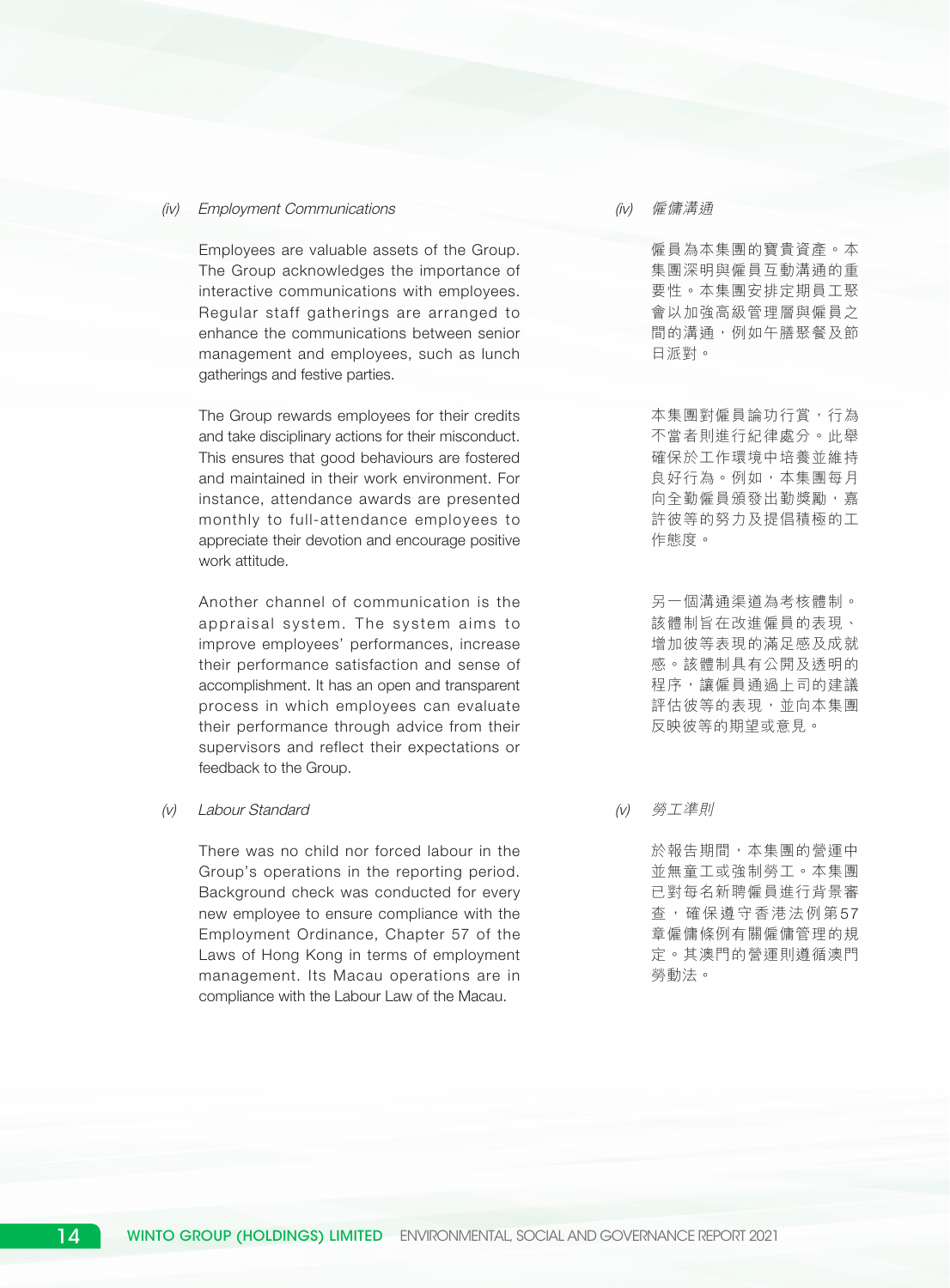### (vi) Equal Opportunity

There is no policy on anti-discrimination, nevertheless equal opportunities are given to employees in respect of recruitment, training and development, job advancement, and compensation and benefits. The employees are not discriminated against or deprived of such opportunities on the basis of gender, ethnic background, religion, colour, sexual orientation, age, marital status, family status, retirement, disability, pregnancy or any other discrimination prohibited by applicable law.

### 2. Operating Practices

(i) Supply Chain Management

The Group evaluates suppliers on their product and service quality on continuing basis so as to assist the selection progress of suppliers. The Group give priority to eco-friendly suppliers which fulfill the industrial requirements and the expected quality at the same time.

#### (ii) Product Responsibility

The Group has the quality inspection procedure in place to ensure the quality of products, during the reporting period, the Group did not notice any recall or non-compliance as required by related laws and regulations.

#### Intellectual Property

Intellectual property includes trademarks, service marks, copyrights, rights in inventions, rights in know-how etc. Whether registered or unregistered, all rights or forms of protection have an equivalent or similar effect anywhere in the world.

The Group have registered trademarks for its magazine publications, to protect its exclusive right to use the trademarks and avoid other readers using conflicting trademarks. No material non-compliance with laws and regulations regarding intellectual property was recorded during the reporting period.

#### (vi) 平等機會

本集團並無反歧視政策,惟在 招聘、培訓及發展、工作晉升 以及補償及福利方面會給予僱 員平等的機會。僱員不會基於 性別、種族背景、宗教、膚 色、性取向、年齡、婚姻狀 況、家庭崗位、退休、傷殘、 懷孕或適用法律所禁止的任何 其他歧視而受到歧視或遭剝奪 機會。

# 2. **營運慣例**

(i) 供應鏈管理

本集團持續評估供應商的產品 及服務質量,以協助供應商甄 選進度。本集團優先考慮同時 符合工業規定及預期質量的環 保型供應商。

(ii) 產品責任

本集團已制定質量檢查程序以 保障產品質量,於報告期內, 本集團未有發現任何召回或未 遵守相關法律法規要求的情 況。

知識產權

知識產權包括商標、服務標 記、版權、發明的權利、工業 知識的權利等。不論有否註 冊,所有權利或保障形式於世 界各地均有同等或相若的效 力。

本集團已為其雜誌刊物註冊商 標,以保障其使用該等商標的 獨家權利及避免其他讀者使用 有衝突的商標。於報告期間, 概無錄得有關知識產權的法律 及法規重大違規情況。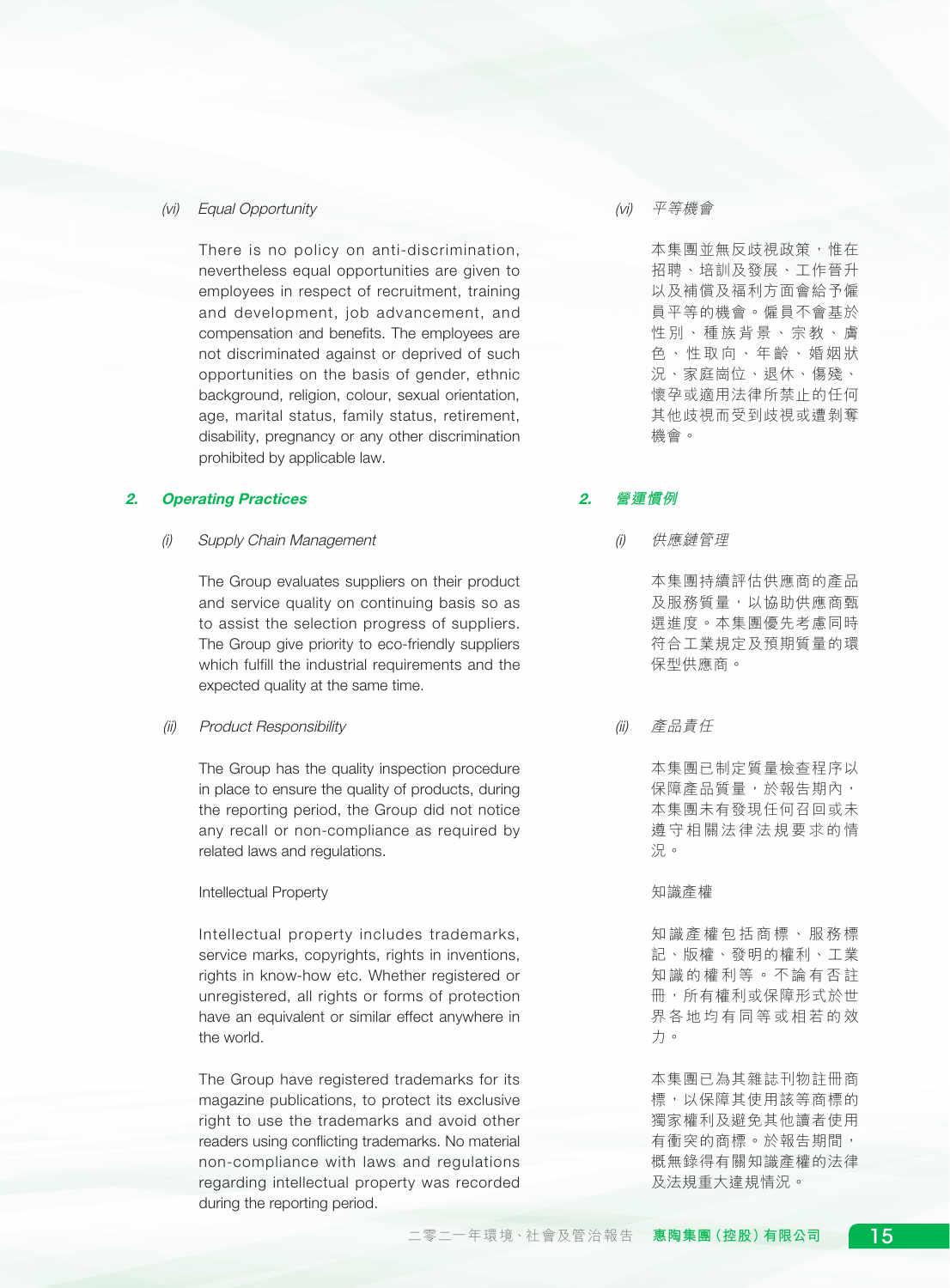#### **Confidentiality**

Confidential information includes all confidential information or trade secrets of the Group. It also includes contact details, requirements of customers, financial information and marketing or business plan of customers. All employees acknowledge and warrant not to disclose the above information by signing the employment contract. Employees violating the confidentialityrelated regulations can be dismissed. The Group also has centralised management to control access rights to its confidential information. No substantiated complaints concerning breaches of client privacy, identified leaks, thefts, or losses of customer information was received during the reporting period.

(iii) Anti-corruption

The Group commits to managing all business without undue influence and has regarded honesty, integrity, and fairness as its core values. All directors and employees are required to strictly follow the Group's policy to prevent potential bribery, extortion, fraud and money laundering. Anti-corruption policies are also clearly stated in the employment contract. Although entertainment is not defined as "advantage" under the Prevention of Bribery Ordinance (Cap 201) of the Laws of Hong Kong, employees should turn down invitations to meals or entertainment that are excessive in nature or frequency. Whistle-blowing procedures on reporting misconduct and malpractice (including corruption) are also established in the Group's employees' handbook. Corruption cases bring severe damage to the Group's reputation. Employees involved in corruption can be dismissed and liability shall be pursued in accordance with the law.

#### 保密

保密資料包括本集團的一切保 密資料或商業秘密,亦包括聯 絡資料、客戶要求、客戶的財 務資料及市場推廣或業務計 劃。所有僱員均已簽署僱傭合 約,確認及保證不會披露以上 資料。違反保密相關規例的僱 員可遭解僱。本集團亦已實行 中央管理以監控其保密資料的 存取權。於報告期間,概無接 獲有關違反客戶私隱、已識別 洩漏、盜竊或遺失客戶資料的 證明屬實的投訴。

(iii) 反貪污

本集團致力在不受不當影響的 情況下管理所有業務,並視誠 實、正直及公平為其核心價 值。全體董事及僱員均須嚴格 遵守本集團防止潛在賄賂、勒 索、欺詐及洗黑錢的政策。反 貪污政策亦於僱傭合約清楚 訂明。雖然款待在香港法例 第201章防止賄賂條例下並無 被界定為「利益」,但僱員應拒 絕過度或過密的餐飲或款待邀 請。匯報不當行為及舞弊行為 (包括貪污)的舉報程序亦已在 本集團的僱員手冊中確立。僱 員涉貪會使本集團的聲譽嚴重 受損。彼等可遭解僱,並須依 法追究責任。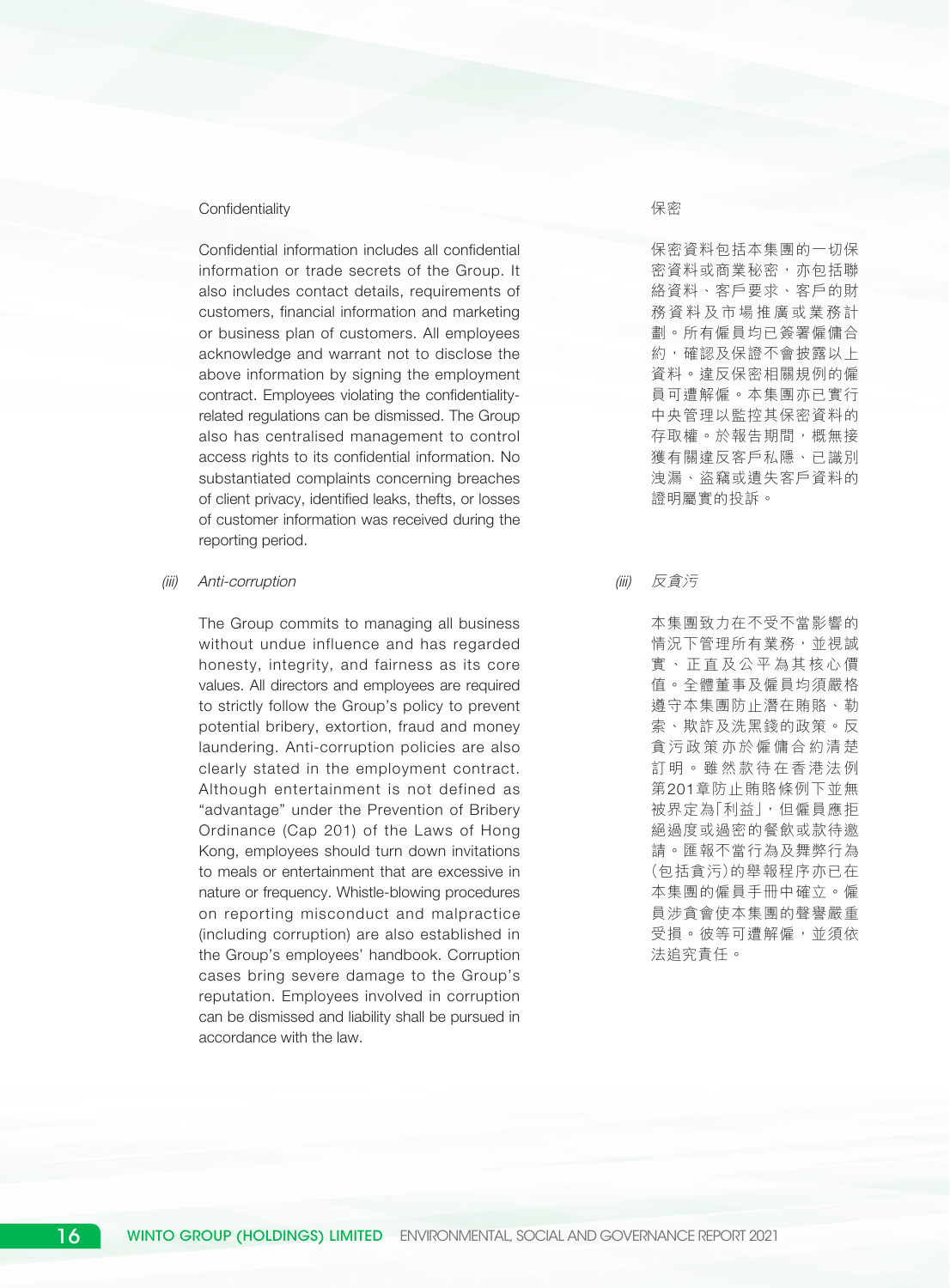The Group was in compliance with all applicable laws on prohibiting corruption and bribery of Hong Kong and Macau. There was no concluded legal case regarding corrupt practices brought against the Group or its employees during the reporting period.

# C. Community

### 1. Community Investment

The Group recognises the importance of contributing back to the society and supporting social initiatives to help the underprivileged in the society. It also encourages employees to participate in charitable events during leisure time to foster their sense of social responsibility. However, due to restrictions during the COVID-19 pandemic, the Group did not engage in any community initiatives during the reporting period.

本集團遵守所有有關香港及澳 門禁止貪污及賄賂的適用法 律。於報告期間,概無發生就 貪污行為對本集團或其僱員發 起的已完結案件。

# C. **社區**

#### 1. **社區投資**

本集團注重回饋社會,並支持可協 助社會弱勢群體的社會倡議,同時 亦鼓勵其員工閑暇之餘參與慈善活 動,進而培養其社會責任感。然 而,由於COVID-19疫情期間的出行 限制,本集團在報告期內並無參與 任何社區活動。